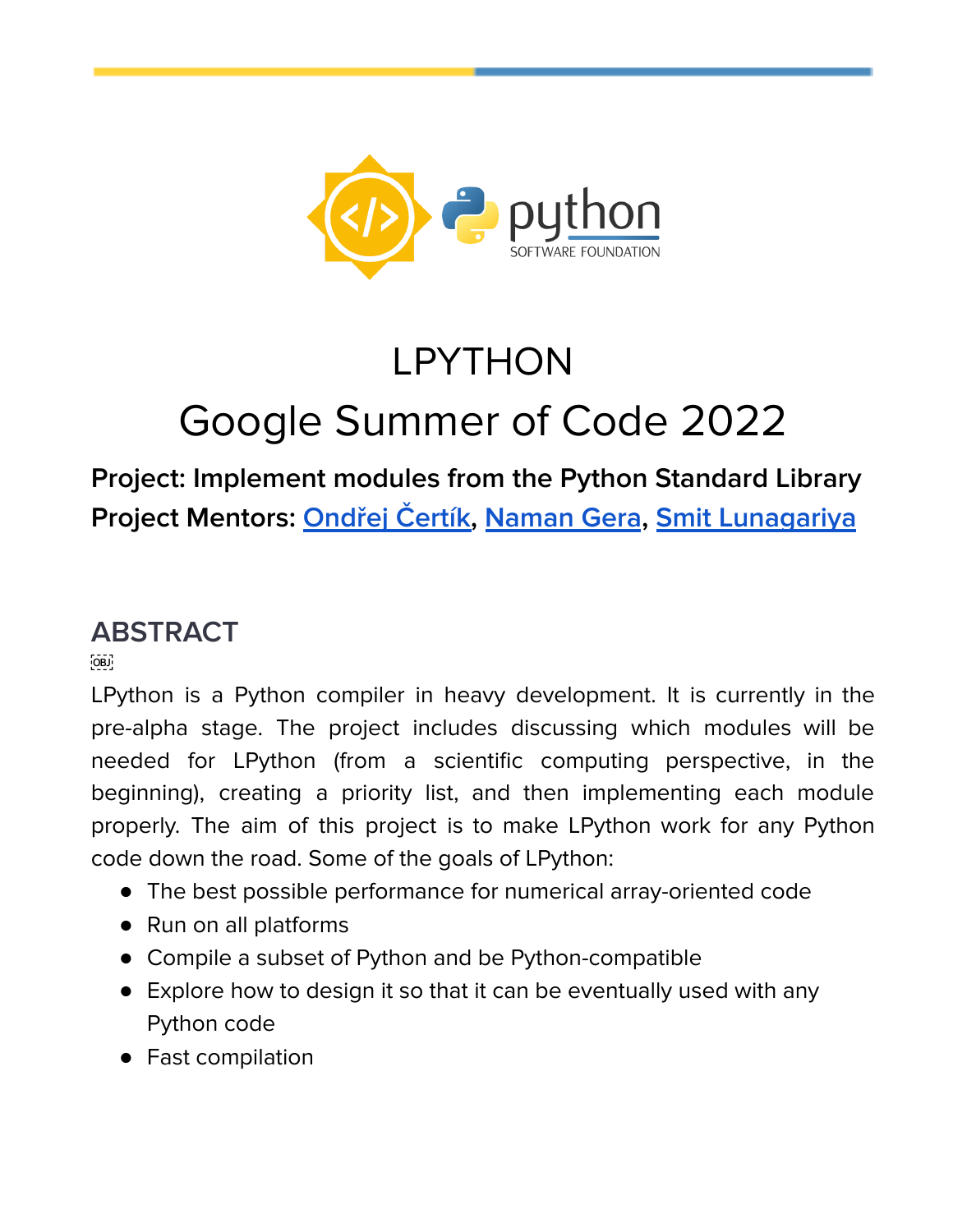My prime focus during the project period would be on:

- Implementing priority modules needed for Lpython
- Creating extensive integration tests for respective functions in modules
- Zero bugs Fix the currently identified bugs
- Make the documentation more user and developer-friendly

# **CONTENTS**

| 1 <sup>1</sup> |      |                                         |
|----------------|------|-----------------------------------------|
|                | 1.1. |                                         |
|                | 1.2. |                                         |
|                | 1.3. | Availability And Commitments  5         |
|                |      |                                         |
|                | 2.1  | Compile Lpython On Ubuntu 20.04.2 Lts 6 |
|                | 2.2. |                                         |
|                | 2.3. |                                         |
| 3.             |      |                                         |
| 4.             |      |                                         |
|                |      |                                         |
|                | 5.1. |                                         |
|                |      |                                         |
| 6.             |      |                                         |
| 7.             |      |                                         |
| 8.             |      |                                         |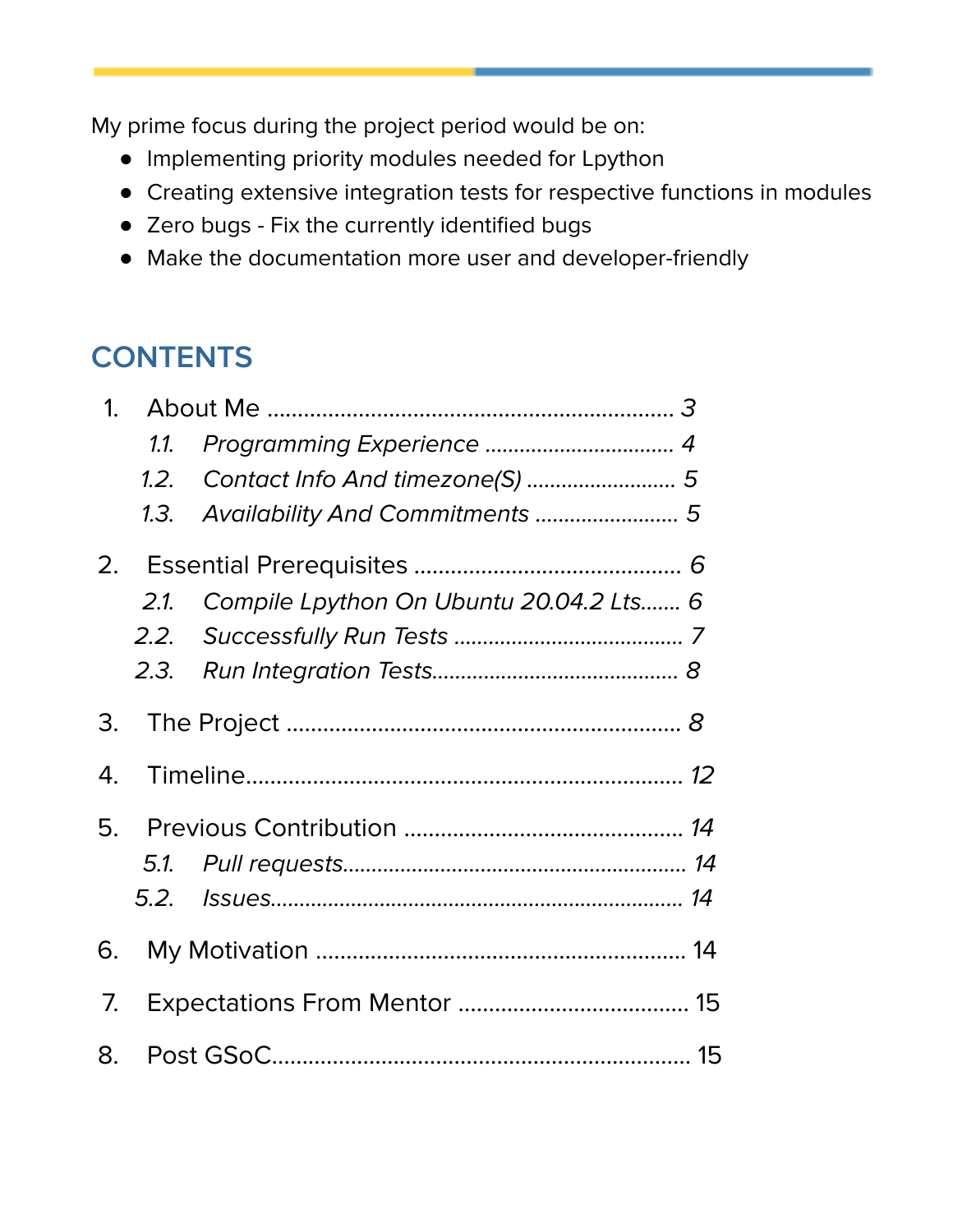## <span id="page-2-0"></span>**1) ABOUT ME**

| <b>Full name</b>        | Madhay Mittal                                                                          |
|-------------------------|----------------------------------------------------------------------------------------|
| <b>University</b>       | Indian Institute of Technology (BHU), Varanasi                                         |
| <b>Course Major</b>     | <b>Mathematics and Computing</b>                                                       |
| Year                    | <b>Third</b>                                                                           |
| <b>Expected Year of</b> |                                                                                        |
| <b>Graduation</b>       | 2024                                                                                   |
| <b>Degree</b>           | <b>Integrated Dual Degree</b>                                                          |
| <b>GitHub</b>           | https://github.com/Madhav2310                                                          |
| LinkedIn                | https://www.linkedin.com/in/madhav-mittal-599569192/                                   |
| Resume                  | https://drive.google.com/file/d/1XJG2hAtMUBf8nDjelXb<br>TTzW1r8Ekyg5R/view?usp=sharing |
|                         |                                                                                        |

Curiosity to learn new things has always driven me. Whether it be logical games in school life or rigorous algorithmic problems in competitive coding contests, every experience has helped me structure my thought process.

Being a technology enthusiast even before I entered college, I always enjoyed the time I spent debugging my code and PC. During my first year, I was amazed at how genuinely vast the world of Computer Science is, and there is so much for me to learn, which I genuinely enjoy. My first interaction with open source was Linux and NPM; it was a whole new realization. I was using a project someone else developed, and it has helped me scale up my projects. The idea of collaborating with so many people working together to build amazing things attracted me to open source.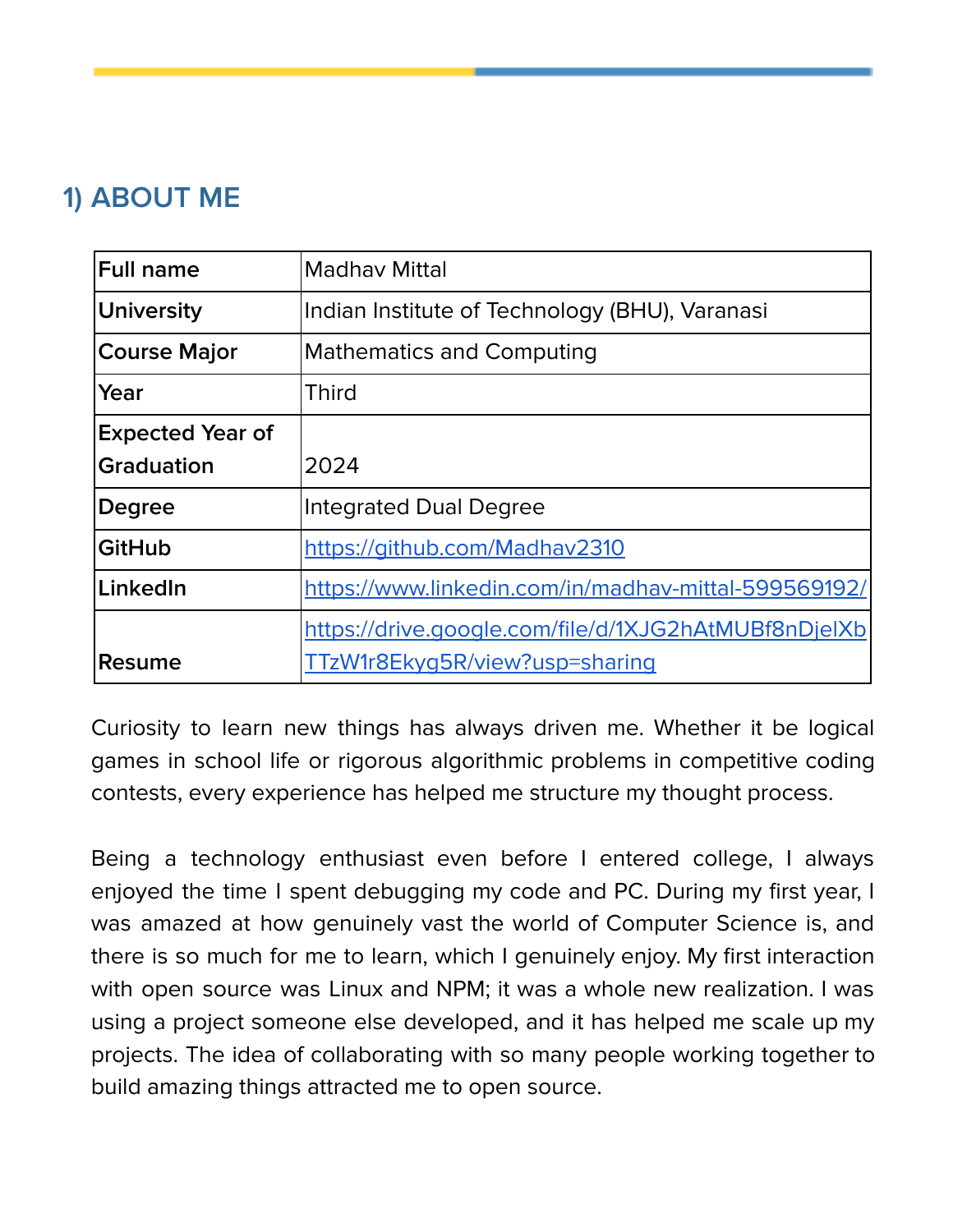For about 2.5 years now, I have been expressly coding in C++ and python. And in this time, I've very much fallen in love with python. I was lucky to come across this amalgamation of opportunities to work on a compiler for Python while working on Open Source, and I got fascinated by Lpython. Since then, I've had a great time talking to the mentors and understanding the codebase so as to start contributing.

#### <span id="page-3-0"></span>**1.1) PROGRAMMING EXPERIENCE**

The areas that capture my interests are Data Structures, Algorithms, Operating Systems, Natural Language Processing, and Information & Security. For most of my programming journey, I have worked primarily with Web-based technologies(my niche) and C/C++ programs, and I have recently been diving into Deep Learning as well.

Relevant Coursework for the Project:

- **→ Operating Systems**
- **→ Algorithms**
- **→ Data Structures**
- **→ Computer System and Architecture**
- **→ Object-Oriented Programming**
- **→ Client and Server Architecture**

I started out in competitive programming, wherein I used to code in C++ and C. After that, I got fascinated with Computer Vision and Machine Learning, for which I had to use Python3. Eventually, I ended up developing an interest in Software Development. Starting off with basics (HTML, CSS, and Javascript), I later moved to frameworks and technologies built around Django and Django REST Framework. I am a quick learner and very keen on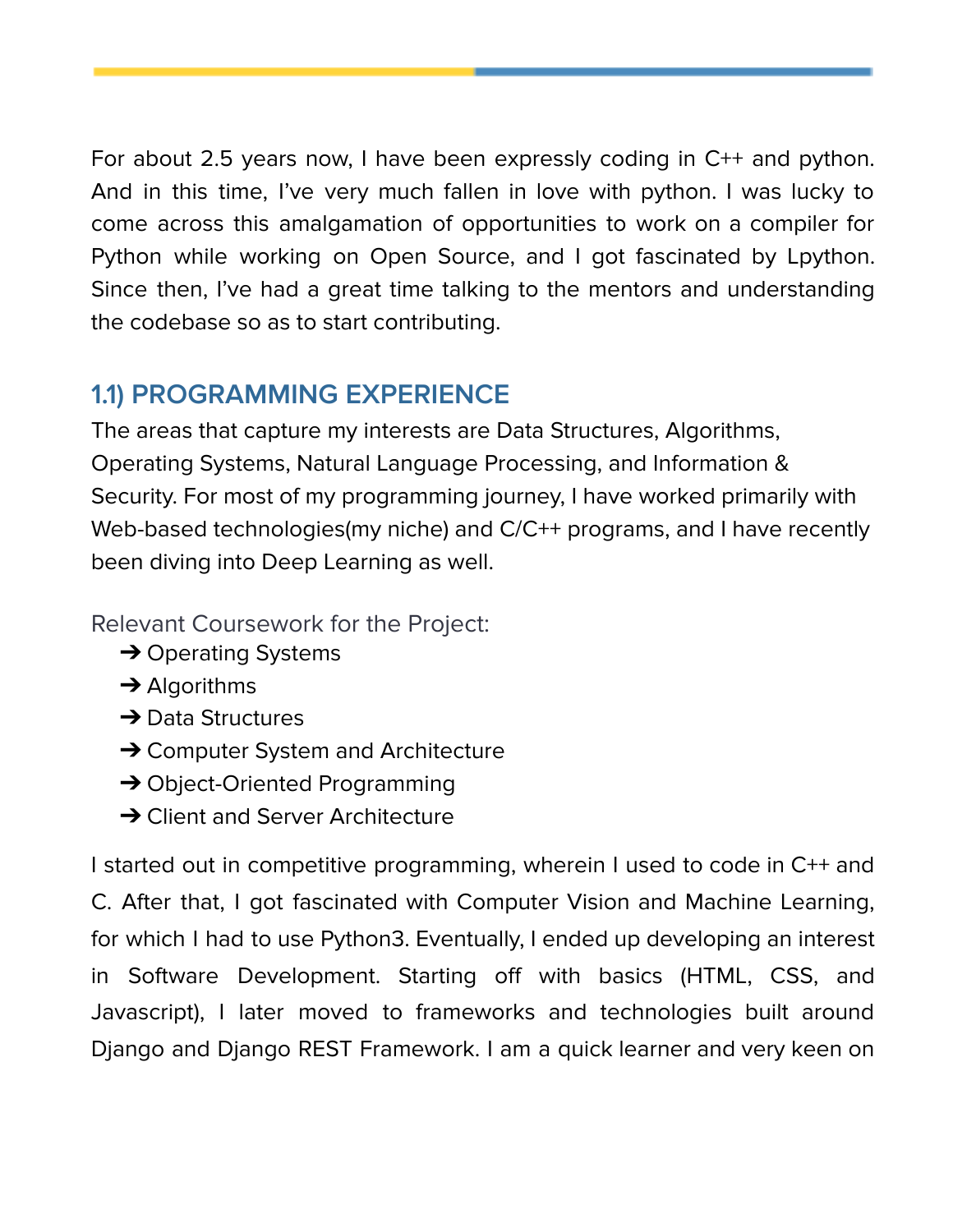expanding my horizons to newer technologies. If the project requires a skill I need to learn, I will give my 100% to practicing it.

#### <span id="page-4-0"></span>**1.2) CONTACT INFO AND TIMEZONE(S)**

**Primary Email**: madhav.mittal.mat19@itbhu.ac.in **Secondary Email:** madhavmittal52@gmail.com **Phone No.:** +91-9667474952

I am reachable on the following platforms: Slack, Github, Linkedin, Discord, Zulip Chat, email, or any other meeting app with scheduled meetings.

Generally, the time slots which suit me are:

- 15:30 18:30 IST (UTC 10:00 13:00)
- 22:30 02:30 IST (UTC 17:00 21:00)
- 10:00 14:00 IST (UTC 04:30 08:30)

I can start my day a couple of hours early, even around IST 0600 (UTC 0130) in the morning and can end it late until IST 0200 ( UTC 2030 ) if it helps communicate with other developers.

#### <span id="page-4-1"></span>**1.3) AVAILABILITY AND COMMITMENTS**

I have made no prior commitments to anyone so I will be working towards the project during the summer and will update the mentors regularly about the progress via any medium they prefer. During this time, I will be available for around 35 hours per week. When my college reopens in Mid July, I will be able to denote approximately 30 hrs per week.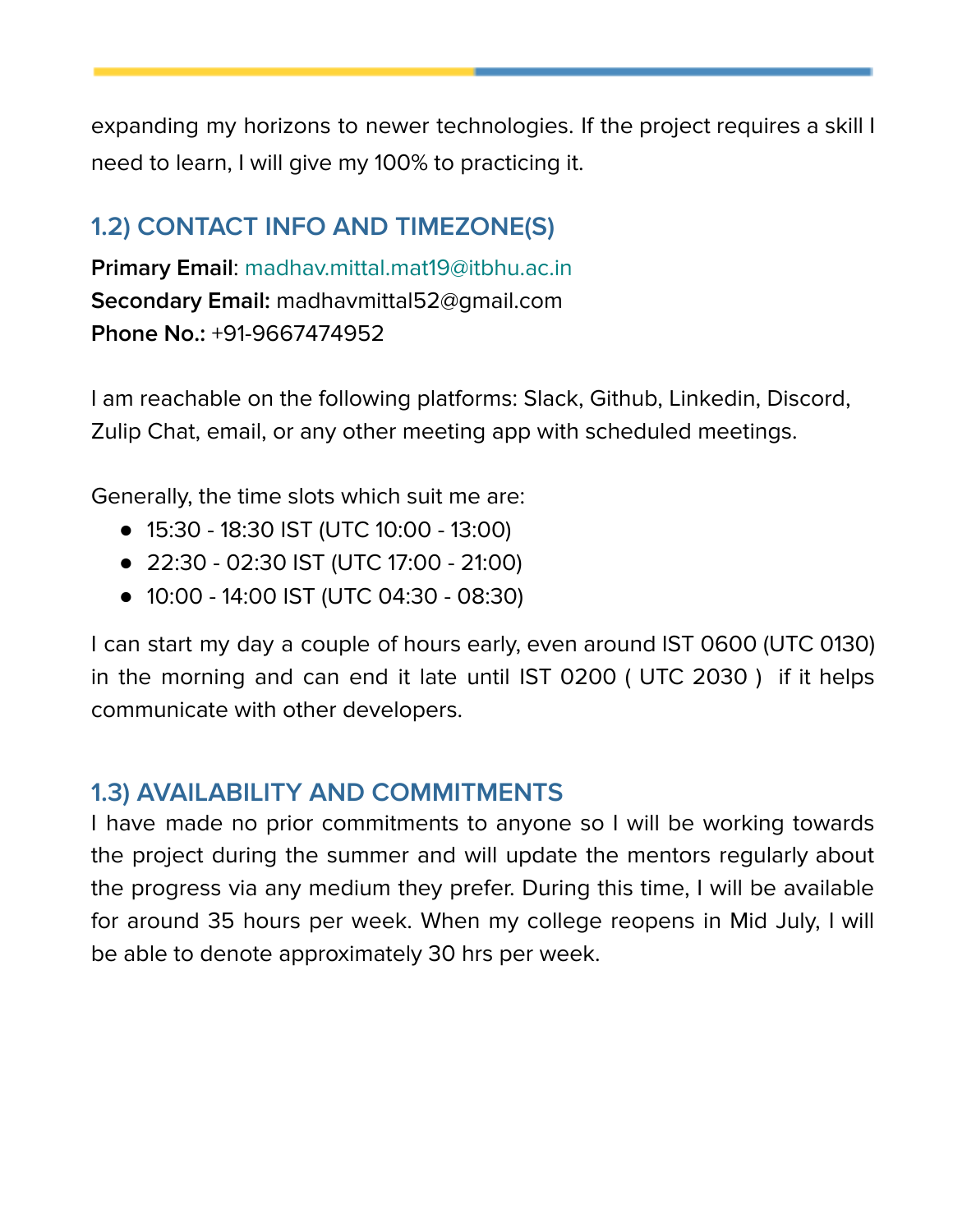#### <span id="page-5-0"></span>**2) ESSENTIAL PRE-REQUISITES**

1. I am able to compile LPython on my Ubuntu 20.04.2 LTS

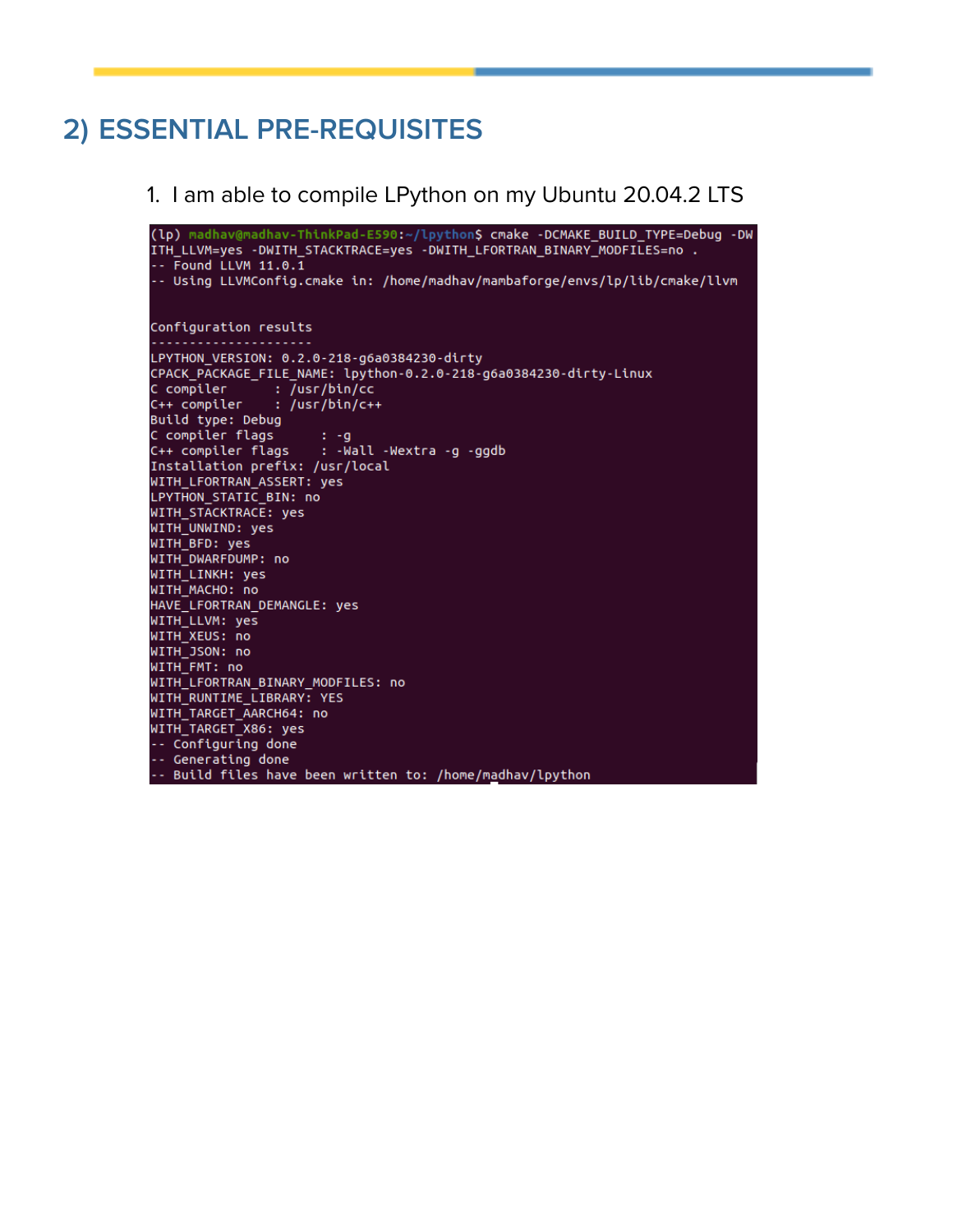2. I am able to successfully run tests:

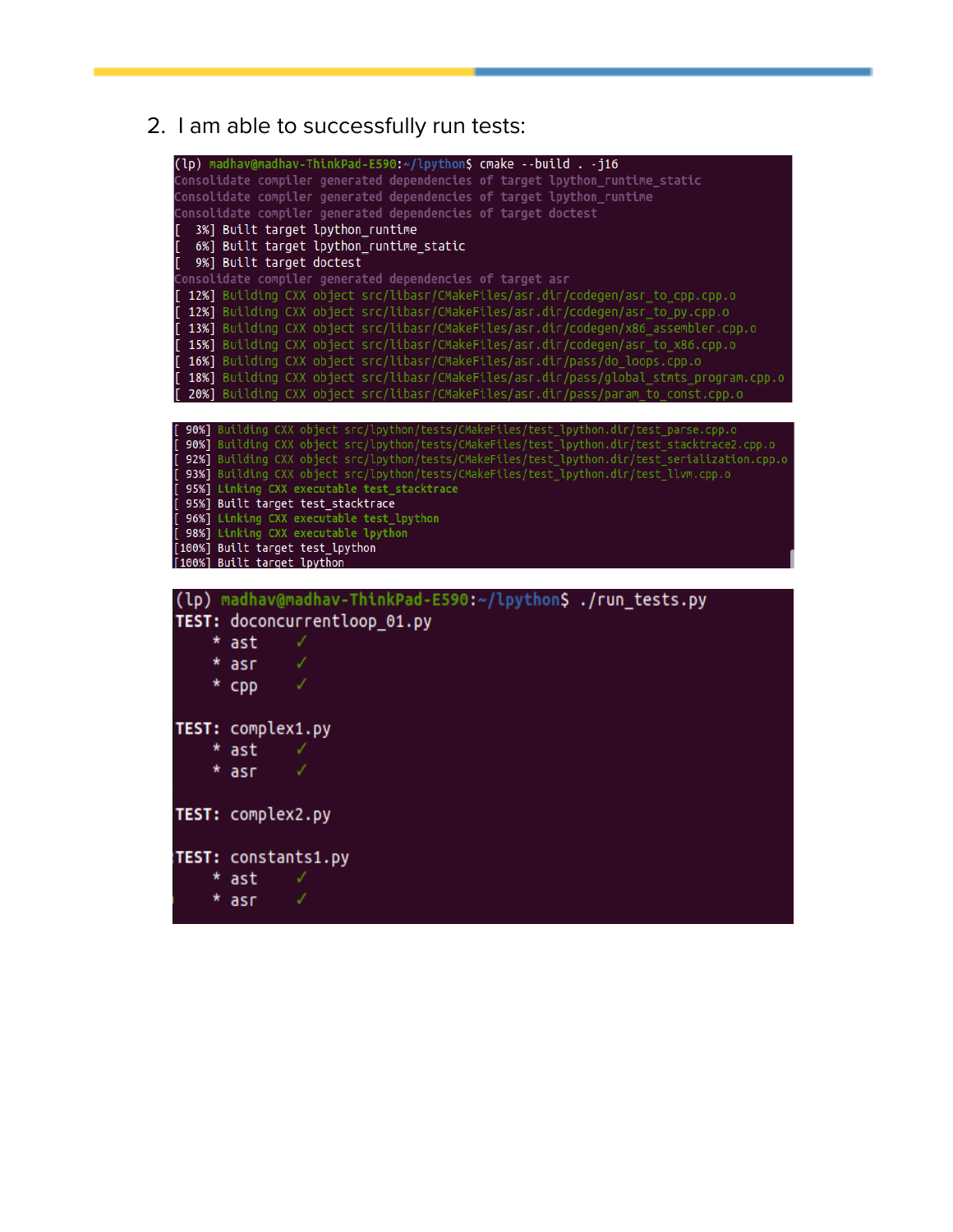3. I am able to successfully run Integration tests:

| (lp) madhav@madhav-ThinkPad-E590:~/lpython\$ ./integration_tests/run_tests.py       |
|-------------------------------------------------------------------------------------|
| Compiling LPython tests                                                             |
| Running: /src/bin/lpython exit_01.py -o tmp/exit_01                                 |
| Running: /src/bin/lpython expr_01.py -o tmp/expr_01                                 |
| Running: /src/bin/lpython expr_02.py -o tmp/expr_02                                 |
| Running: /src/bin/lpython expr_03.py -o tmp/expr_03                                 |
| Running: /src/bin/lpython expr_04.py -o tmp/expr_04                                 |
| Running: /src/bin/lpython expr_05.py -o tmp/expr_05                                 |
| Running: /src/bin/lpython test_types_01.py -o tmp/test_types_01                     |
| Running: /src/bin/lpython test_str_01.py -o tmp/test_str_01                         |
| Running: /src/bin/lpython test_str_02.py -o tmp/test_str_02                         |
| Running: /src/bin/lpython modules_01.py -o tmp/modules_01                           |
| Running: /src/bin/lpython test_math.py -o tmp/test_math                             |
| Running: /src/bin/lpython test_numpy_01.py -o tmp/test_numpy_01                     |
| Running: /src/bin/lpython test_numpy_02.py -o tmp/test_numpy_02                     |
|                                                                                     |
| Running: integration_tests/tmp/test_complex                                         |
| Running: PYTHONPATH=src/runtime/ltypes python integration_tests/test_complex.py     |
| Running: integration_tests/tmp/test_max_min                                         |
| Running: PYTHONPATH=src/runtime/ltypes python integration_tests/test_max_min.py     |
| Running CPython tests                                                               |
| Running: PYTHONPATH=src/runtime/ltypes python integration_tests/test_builtin_bin.py |
| <b>ALL TESTS PASSED</b>                                                             |

## <span id="page-7-0"></span>**3)THE PROJECT**

In this section, I will provide the details and explanation regarding my project during this summer.

The task is to develop modules such that LPython works for any Python code down the road at the fastest compilation time.

The key elements that will be of significant concern during the project include:-

- 1. Prioritizing Modules and constructing functions for the same
- 2. Writing good test cases for each created function in the modules
- 3. Documentation to ease future developers in the project.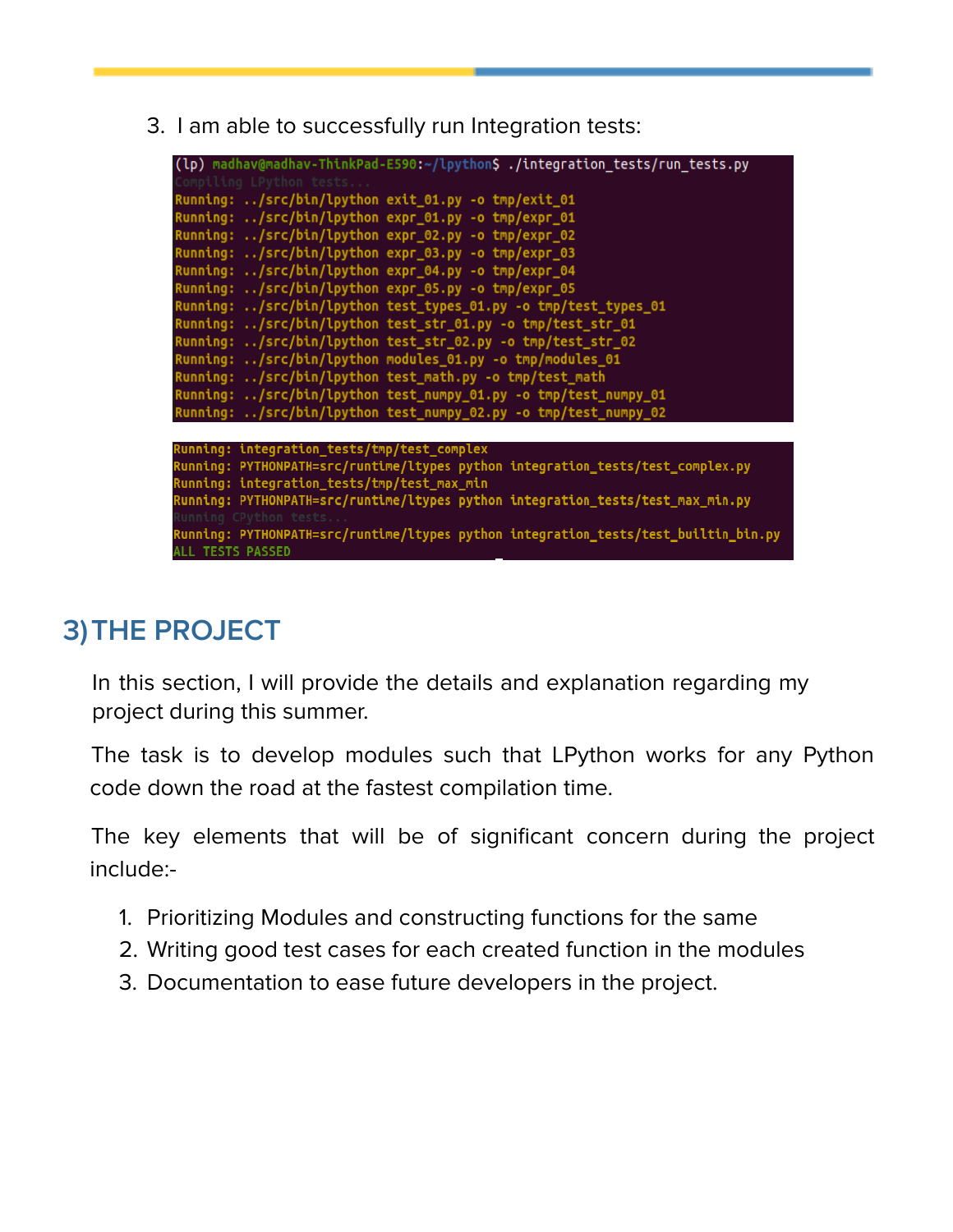In the beginning, it is vital that we recognize the modules to be started with, along with setting the project priority for the same. The higher priority modules are those that would be greatly useful in making other modules too.

| <b>High Priority</b> | <b>Mid Priority</b> | <b>Low Priority</b> |
|----------------------|---------------------|---------------------|
| Python Built-in      | Datetime            | Pickle              |
| Math                 | Time                | Argparse            |
| <b>String</b>        | Itertools           | Glob                |
| <b>Numbers</b>       | <b>OS</b>           | Json                |
| <b>Statistics</b>    | <b>Functools</b>    | Tempfile            |
| Decimal              | Cmath               | Platform            |
| Random               | <b>CSV</b>          | <b>AST</b>          |
| Sys                  | <b>Fractions</b>    | Logging             |

My first priority would be to familiarize myself with the declaring and calling of various data types (Example: Integer(i8, i16..i64), Char, list, string, etc.). Some are still buggy, so I would work on identifying and debugging those.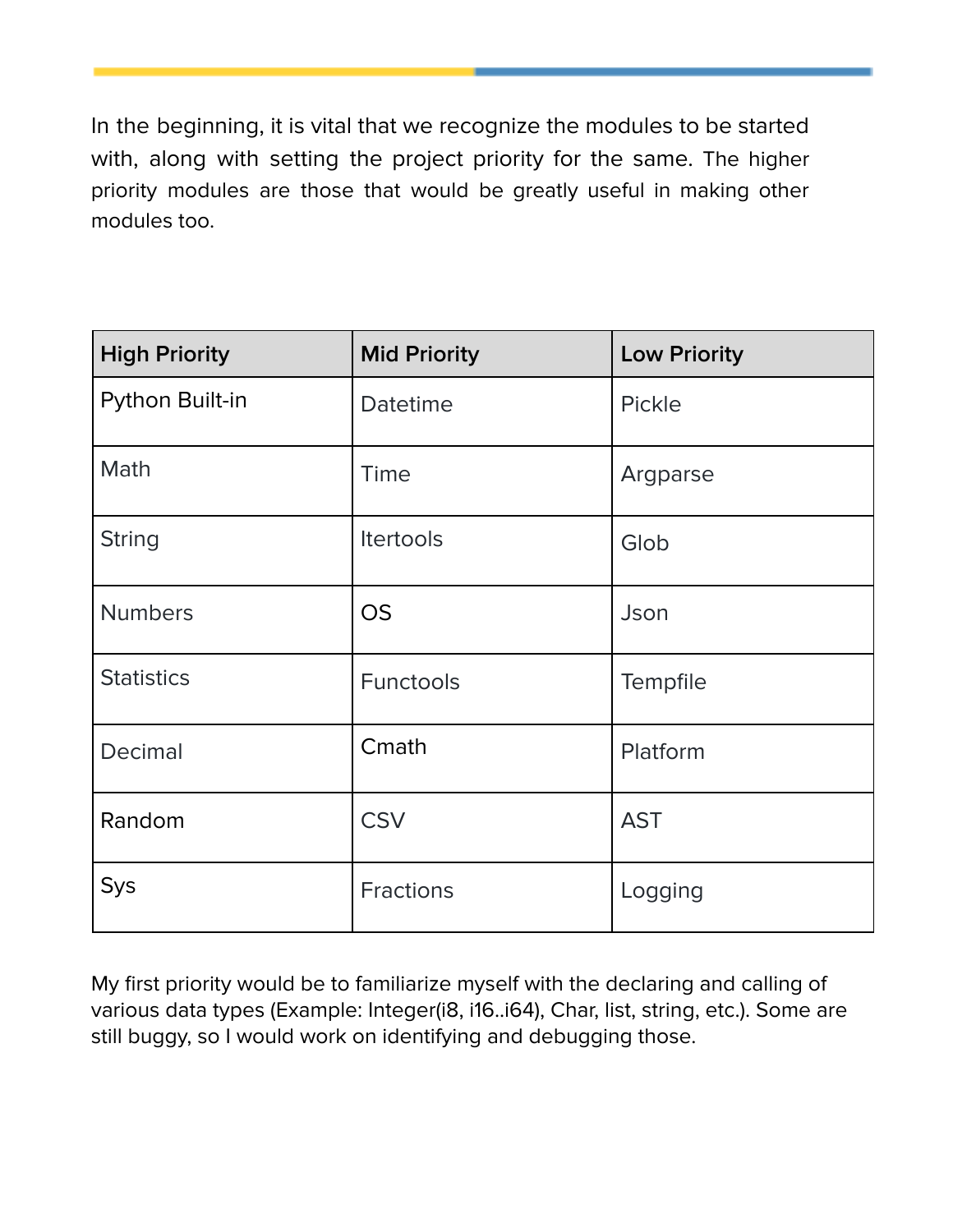Once that is sorted, I would resume implementing modules, aiming for at least two a month. The process followed is that I take inspiration and reference from the LFortran codebase, the **Python Standard Library [Documentation](https://docs.python.org/3/library/index.html)**, and the mental logic built over the years, and use the templates that we decide in the LPython community.

Math.py, an essential library, is one with several functions implemented such as factorial, isqrt, perm, comb, degrees, radians, exp, pow, ldexp, fabs, gcd, lcm, floor, ceil, remainder, expm1, fmod, log1p, trunc.

I was successful in implementing the trunc() function in the following manner:

```
@overload
def trunc(x: f64) -> i64:
    man in
    Return x with the fractional part removed, leaving the integer part.
    in in in-
    if x>0:
        return floor(x)else:
        return ceil(x)@overload
def trunc(x: f32) -> i32:
    minim.
    Return x with the fractional part removed, leaving the integer part.
    if x>0:
        return floor(x)else:
        return ceil(x)
```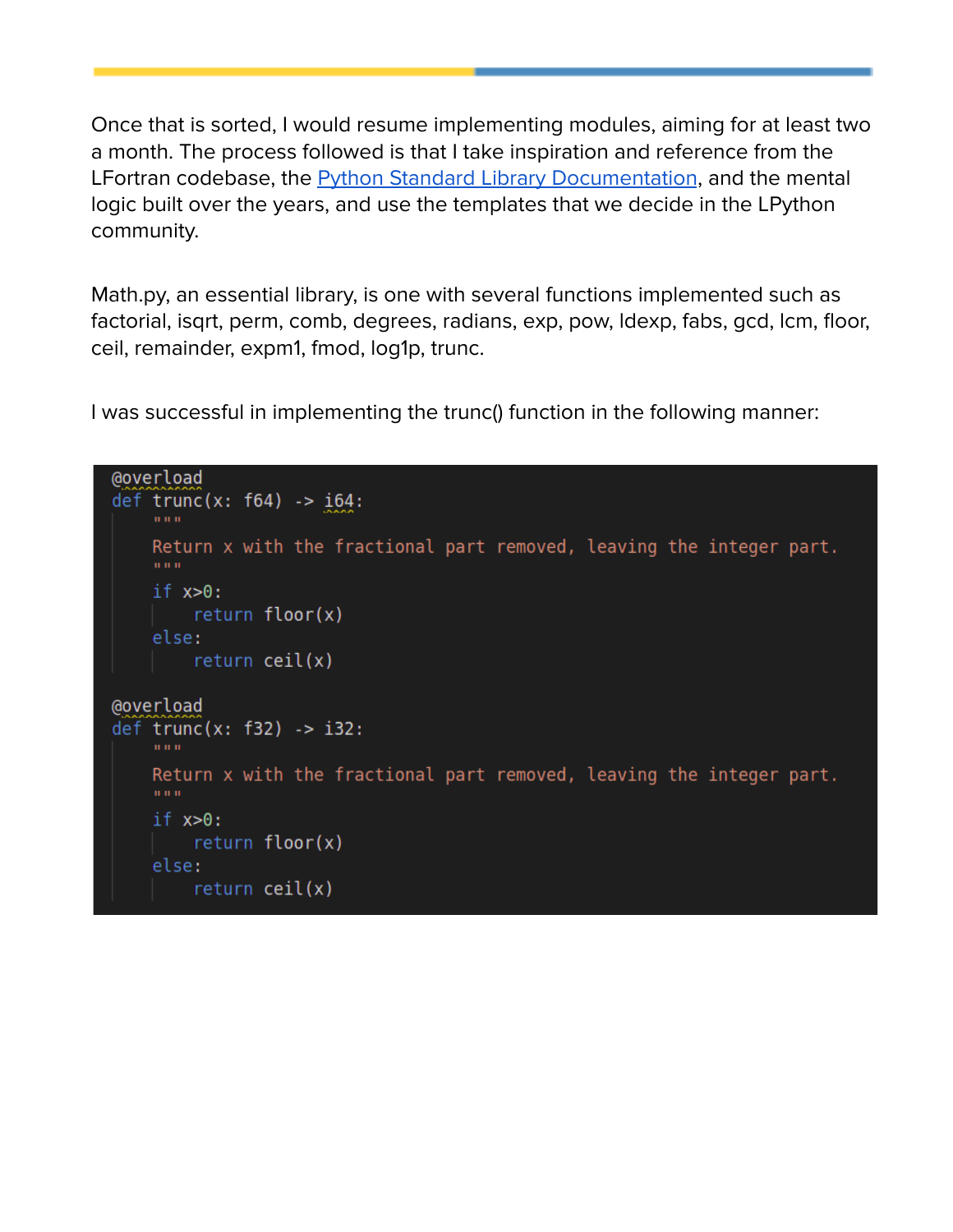For every function implemented, it is essential to have integration tests in place to check the validity of the functions. The following is the integration test created for trunc().



Similarly I have begun working on the string.py module. The first function I implemented capitalize() is designed as:



As necessary, the integration test for the function is: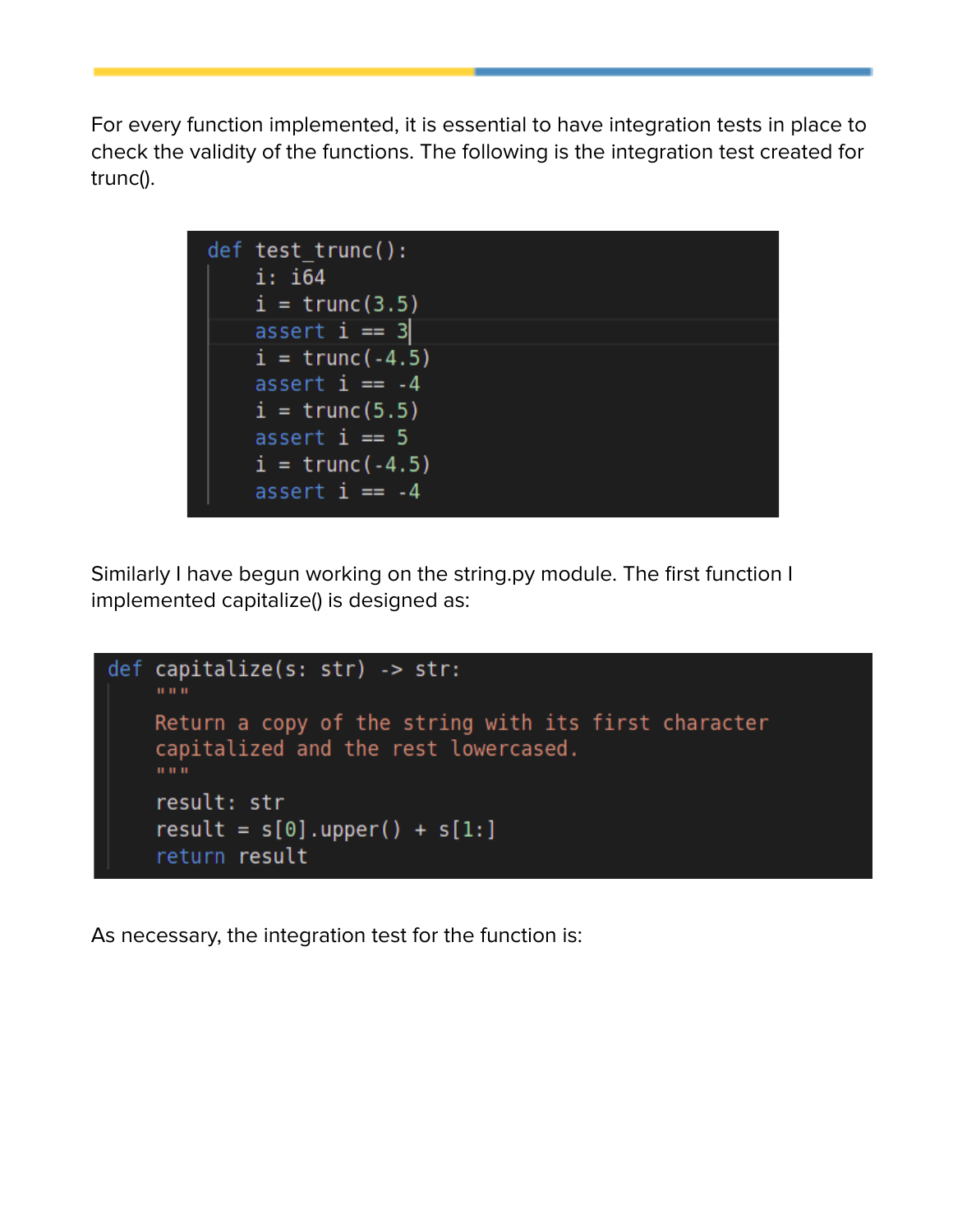

These all take a singular variable in the form of float or integer. Currently, it is not possible to take in a list as an argument, but once implemented I would implement the fsum() function of the math.py module in the following manner:

**The pseudocode for any list or array type iterable to find the full precision summation.**



Fsum takes an iterable as input and returns and integer. Prod() is another such function to be implemented by taking as input an iterable and returning an integer or float value.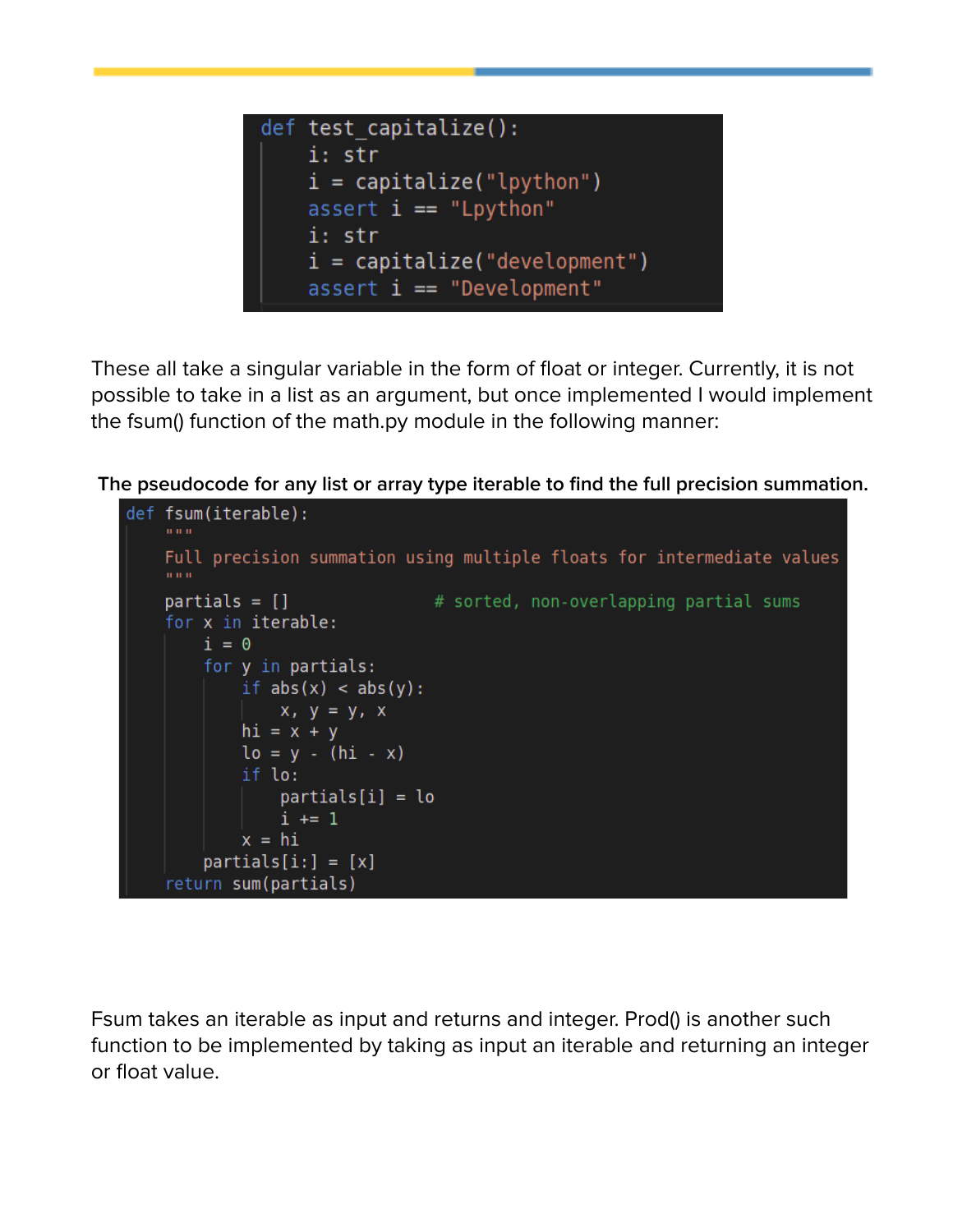The integration test for fsum would be coded as:



I would similarly work towards implementing all high-priority modules over the period of these 22 weeks. As soon as I'm done, I'd begin working towards the middle and low priority modules.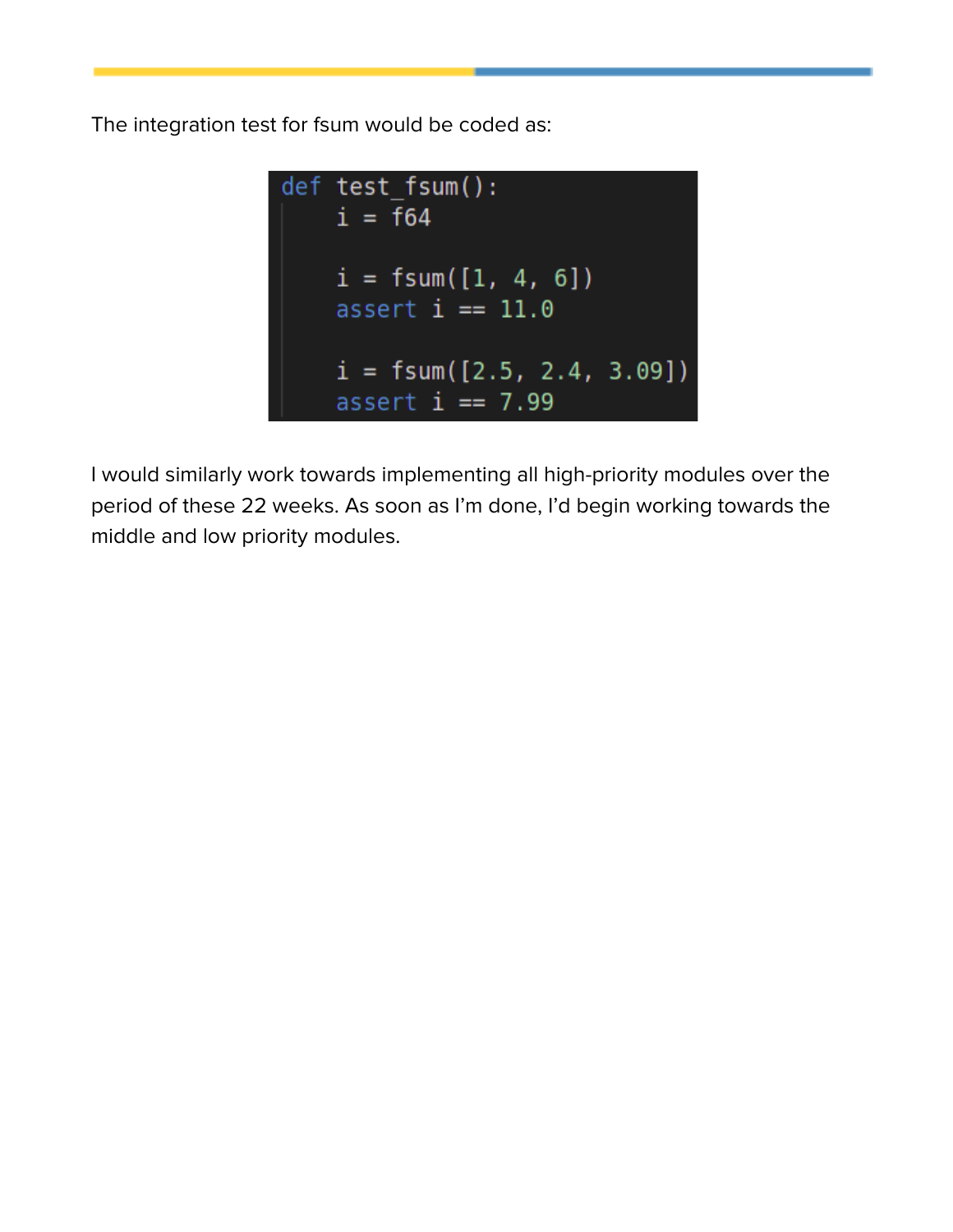## <span id="page-13-0"></span>**4) TIMELINE**

I will strictly adhere to the following timeline. The tasks would be completed before the deadline.

| <b>Time period</b>                    | <b>Tasks</b>                                                                                                                                                                                               |  |  |  |
|---------------------------------------|------------------------------------------------------------------------------------------------------------------------------------------------------------------------------------------------------------|--|--|--|
| <b>Community Bonding Period</b>       |                                                                                                                                                                                                            |  |  |  |
| May 20 - June 12                      | Discuss and get pending pull requests merged<br>Discuss with the mentors on what communication<br>medium would they prefer for updates regarding<br>the project<br>Understand the codebase more thoroughly |  |  |  |
| Coding period begins (from June 13)   |                                                                                                                                                                                                            |  |  |  |
| June 13-June 30                       | Discuss function designs with mentors.<br>Implement remaining LPython Built-in module<br>functions<br>Write integration/compile time tests for the same.                                                   |  |  |  |
| June 30- July 15                      | Implement remaining Math.py module functions.<br>Write integration/compile time tests for the same.                                                                                                        |  |  |  |
| <b>July 15- July 25</b>               | Implement the String.py module functions.<br>Write integration/compile time tests for the same.<br>Update the documentation with the latest GIFs and<br>Images                                             |  |  |  |
| Phase-1 Evaluation (July 25- July 29) |                                                                                                                                                                                                            |  |  |  |
| <b>July 25- Aug 4</b>                 | Buffer week to complete the pending tasks and get<br>them reviewed                                                                                                                                         |  |  |  |
| Aug 5 - Aug 25                        | Implement the String.py and Numbers.py module<br>functions.<br>Write integration/compile time tests for the same.                                                                                          |  |  |  |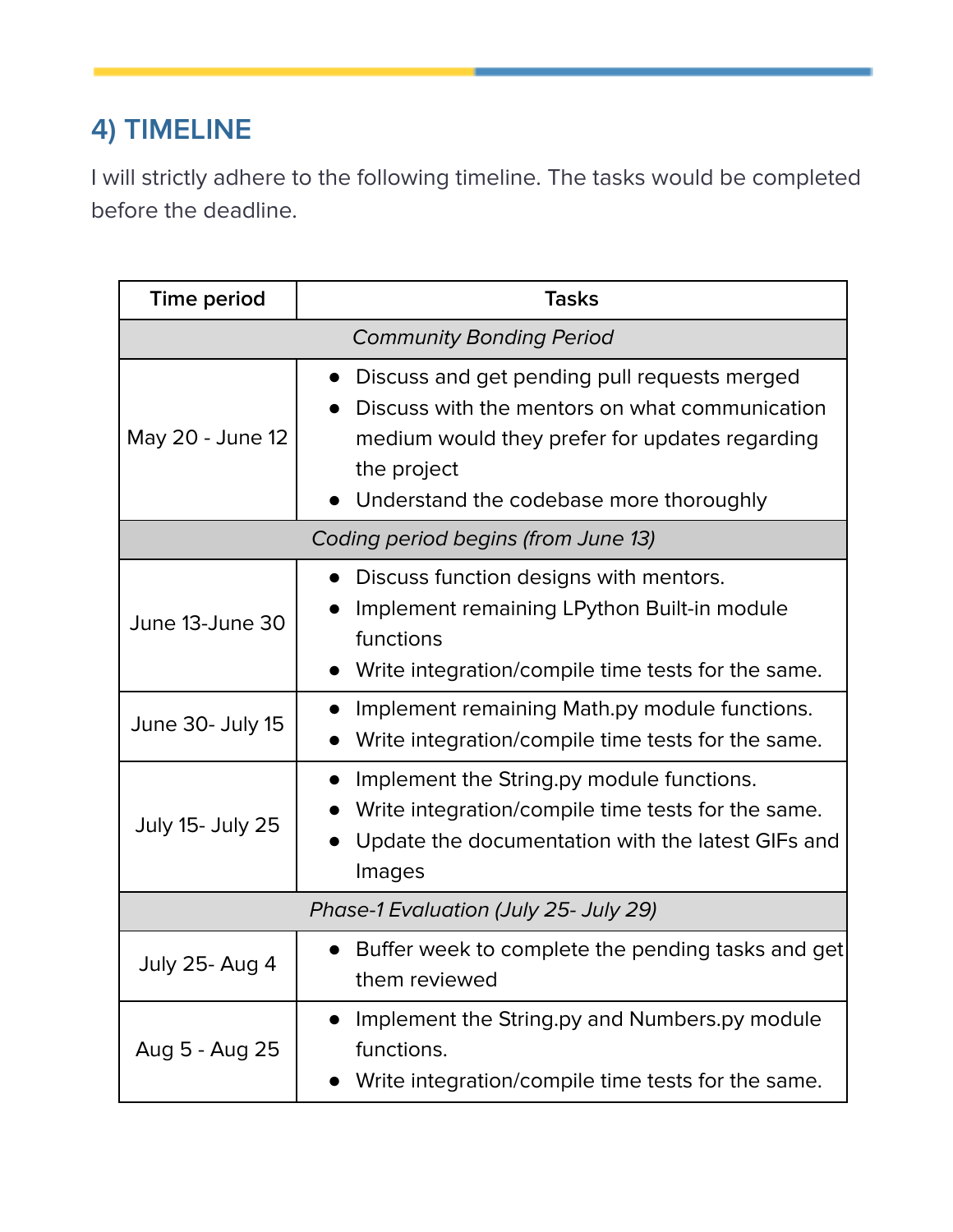|                   | Look back and fix bugs                                                                                                                                                                                          |
|-------------------|-----------------------------------------------------------------------------------------------------------------------------------------------------------------------------------------------------------------|
| Aug 26- Sept 11   | Implement the Statistics.py module functions.<br>Write integration/compile time tests for the same.                                                                                                             |
| Sept 12 - Sept 27 | Create good first issues to allow other contributors<br>to contribute<br>Fix bugs<br>Implement the Decimal.py module functions.<br>Write integration/compile time tests for the same.                           |
| Sept 28 - Oct 13  | Implement the Random.py module functions.<br>Write integration/compile time tests for the same.                                                                                                                 |
| Oct 14 - Oct 25   | Implement the Time.py and Datetime.py modules<br>$\bullet$<br>functions.<br>Write integration/compile time tests for the same.<br>Create issues, guide students beginning to join for<br><b>GSoC</b>            |
| Oct 26 - Nov 5    | Complete the implementation of any previously<br>$\bullet$<br>remaining modules.<br>Get started on implementing the Sys.py and OS.py<br>module functions.<br>Write integration/compile time tests for the same. |
| Nov 6 - Nov 13    | Get pending pull requests merged.<br>Discuss the future scope of the compiler<br>Write a blog about my Summer of Code journey                                                                                   |
|                   | Evaluation (Nov 21- Nov 28)                                                                                                                                                                                     |
|                   |                                                                                                                                                                                                                 |

the control of the control of the control of the control of the control of the control of the control of the control of the control of the control of the control of the control of the control of the control of the control

 $\mathcal{L}(\mathcal{L}(\mathcal{L}(\mathcal{L}(\mathcal{L}(\mathcal{L}(\mathcal{L}(\mathcal{L}(\mathcal{L}(\mathcal{L}(\mathcal{L}(\mathcal{L}(\mathcal{L}(\mathcal{L}(\mathcal{L}(\mathcal{L}(\mathcal{L}(\mathcal{L}(\mathcal{L}(\mathcal{L}(\mathcal{L}(\mathcal{L}(\mathcal{L}(\mathcal{L}(\mathcal{L}(\mathcal{L}(\mathcal{L}(\mathcal{L}(\mathcal{L}(\mathcal{L}(\mathcal{L}(\mathcal{L}(\mathcal{L}(\mathcal{L}(\mathcal{L}(\mathcal{L}(\mathcal{$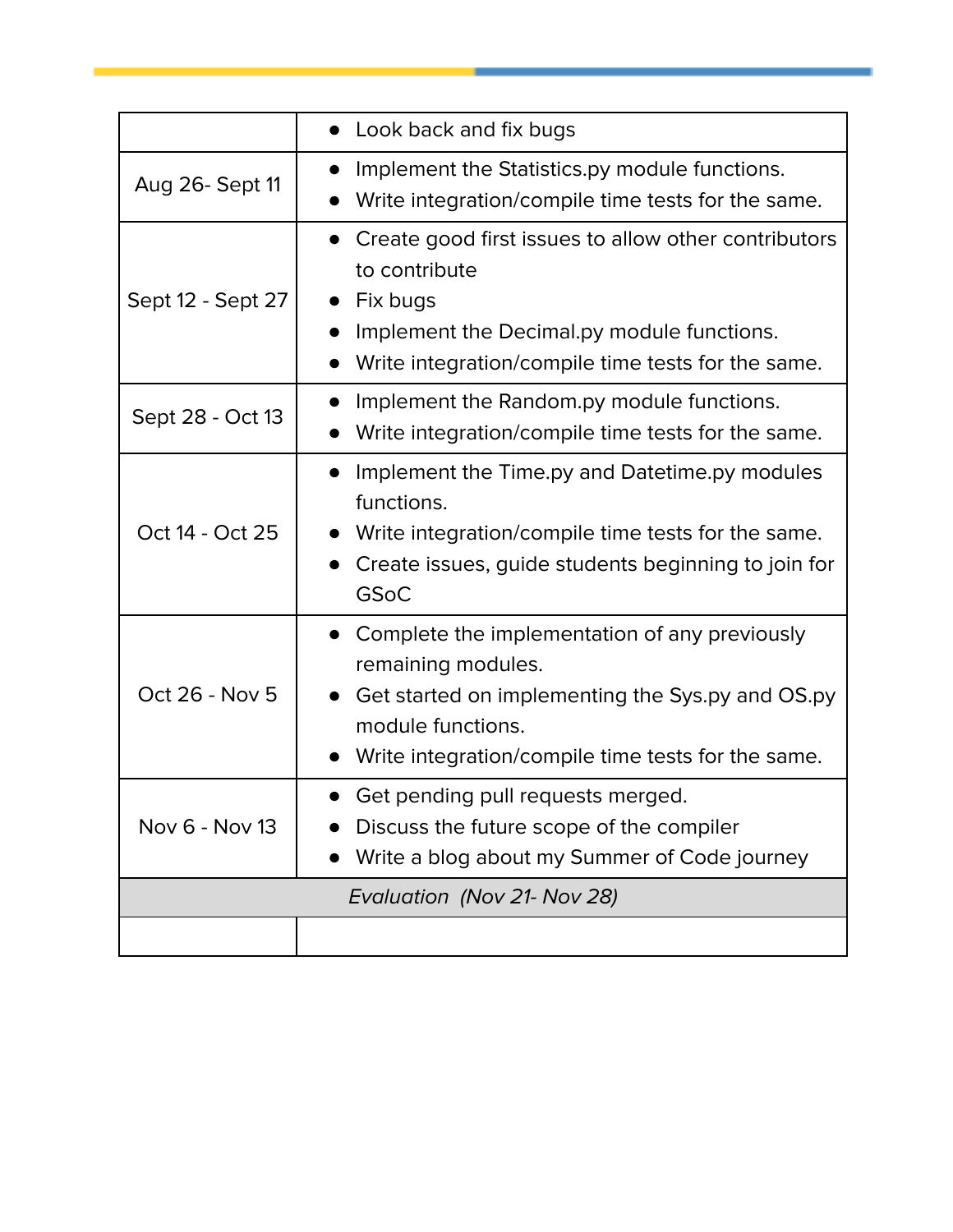## <span id="page-15-0"></span>**5) PREVIOUS CONTRIBUTIONS**

#### <span id="page-15-1"></span>5.1) Pull requests

| <b>PR Number</b> | Description                                                                      | <b>Status</b> |
|------------------|----------------------------------------------------------------------------------|---------------|
| #377             | Implemented the<br>trunc() function in<br>math.py module for<br>Ipython compiler | Merged        |
| #397             | Made string.py and<br>implemented<br>capitalize() function                       | Open          |

#### <span id="page-15-2"></span>5.2) Issues

| <b>Issue Number</b> | Description                                |
|---------------------|--------------------------------------------|
| #376                | Missing trunc() function in math.py module |
| #395                | How to pass a list iterable in a function? |

#### <span id="page-15-3"></span>**6) MY MOTIVATION**

Python is a programming language with so many advantages that we don't even need to list them. It is also commonly acknowledged that code performance has been a major challenge for it. Many approaches to speeding up Python have been offered over time in response to this challenge. The purpose of these approaches is to inject a small amount of compiled code into Python to make it as fast as feasible with the least amount of effort on the programmer's part. I have been captivated by this idea and have always wanted to contribute to it and improve it from my end